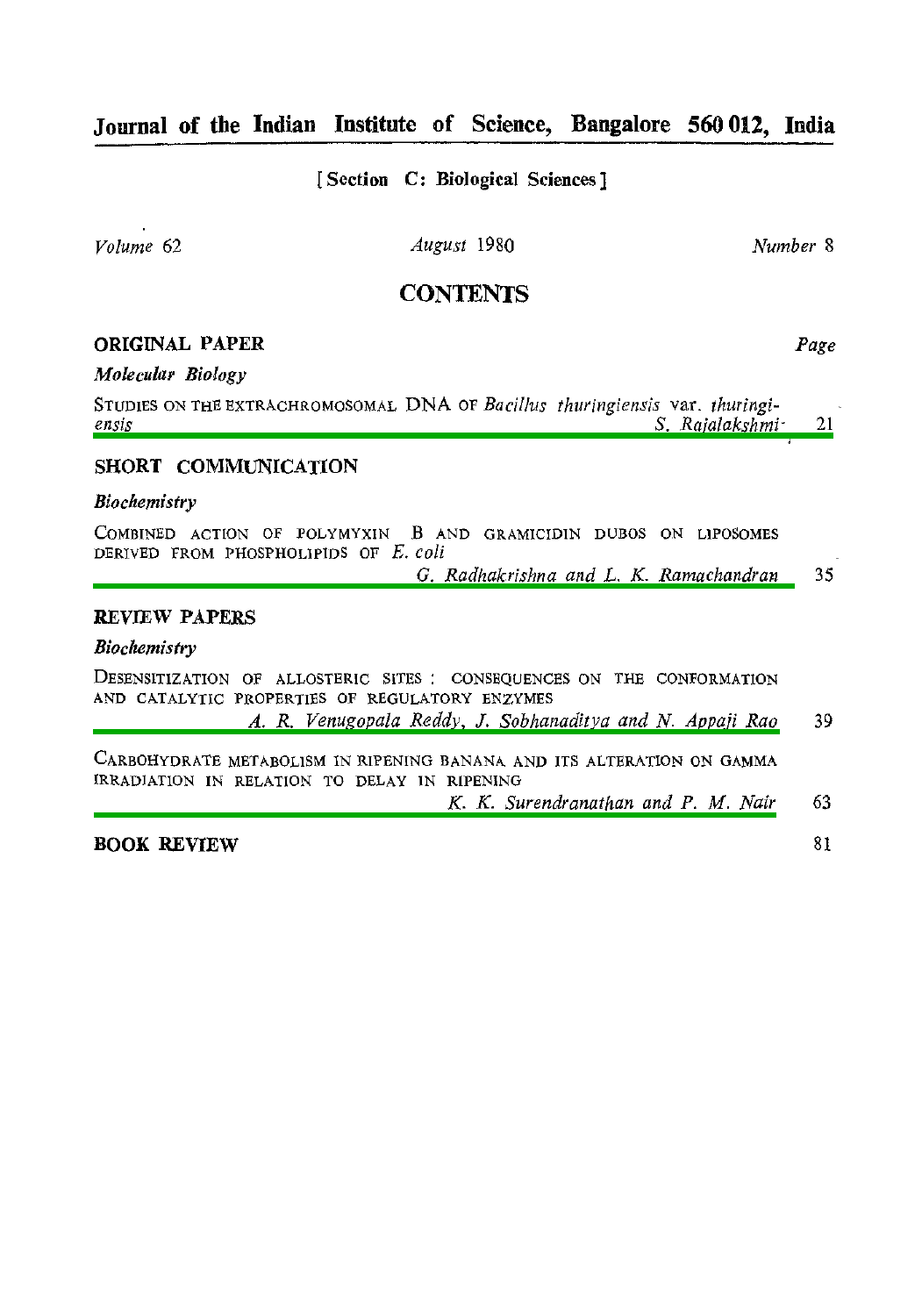<span id="page-1-0"></span>bodian Inst. Sci. 62 (C). Aug. 1980, Pp. 21-31

relation Institute of Science, Printed in India.

# Studies on the extrachromosomal DNA of Bacillus thuringiensis var. thuringiensis

## **CRAIALAKSHMI**

Mirabiology and Cell Biology Laboratory, Indian Institute of Science, Bangalore 560 012.

#### Alstract

An extrachromosomal DNA was isolated from B. thuringiensis var. thuringiensis and characterized the volecular weight was found to be approx.  $10 \times 10^{6}$ . The covalently closed nature of the molecale was confirmed by CsCl-ethidium bromide centrifugation, agarose gel electrophoresis and electron meroscopy. The extrachromosomal DNA was isolated at various stages of growth, under different enwth conditions (with varying concentrations of cys). Two modes of existence for the extractromosynal DNA were suggested: (a) an autonomous cytoplasmic form and (b) a cryptic form in which it resumably was integrated into the genomic DNA. It is suggested that some of the crystal protein and major spore coat protein could have been coded for by the extracturomosomal DNA of B. thurinstonsis var. *Inuringiensis* while it is in an extrachromosomal state. In the integrated state the extraemmosomal DNA is non-functional.

Key words: B. thuringiensis, extractromosomal DNA, spore coat, crystal protein, inhibition, integratron, evtoplasmic state.

#### 1. Introduction

The presence of extrachromosomal DNA has been reported in several bacilli. like B. subtilis and B. megaterium<sup>5-7,10,17,18</sup>. Stahly et al<sup>15</sup> have reported the existence of multiple copies of such extrachromosomal DNA in B. thuringiensis. The functional role of these DNAs has not been clearly established. It was noticed that when  $B$ , thuringiensis strain 612 was transferred from a sporulating medium to a nonsporulating medium, no extrachromosomal DNA was found, and the crystal formation was also negligible<sup>8</sup>. Based on these results, it was suggested that there could be a relationship between the extrachromosomal DNA and the formation of the toxic crystalline inclusion in  $B$ . thuringiensis<sup>8,15</sup>.

In the present study attempts were made to isolate and characterize the extrachromo. somal DNA from B. thuringiensis var. thuringiensis at various stages of the growth of the organism, under different growth conditions, so as to examine its existence and

 $I.Sc-1$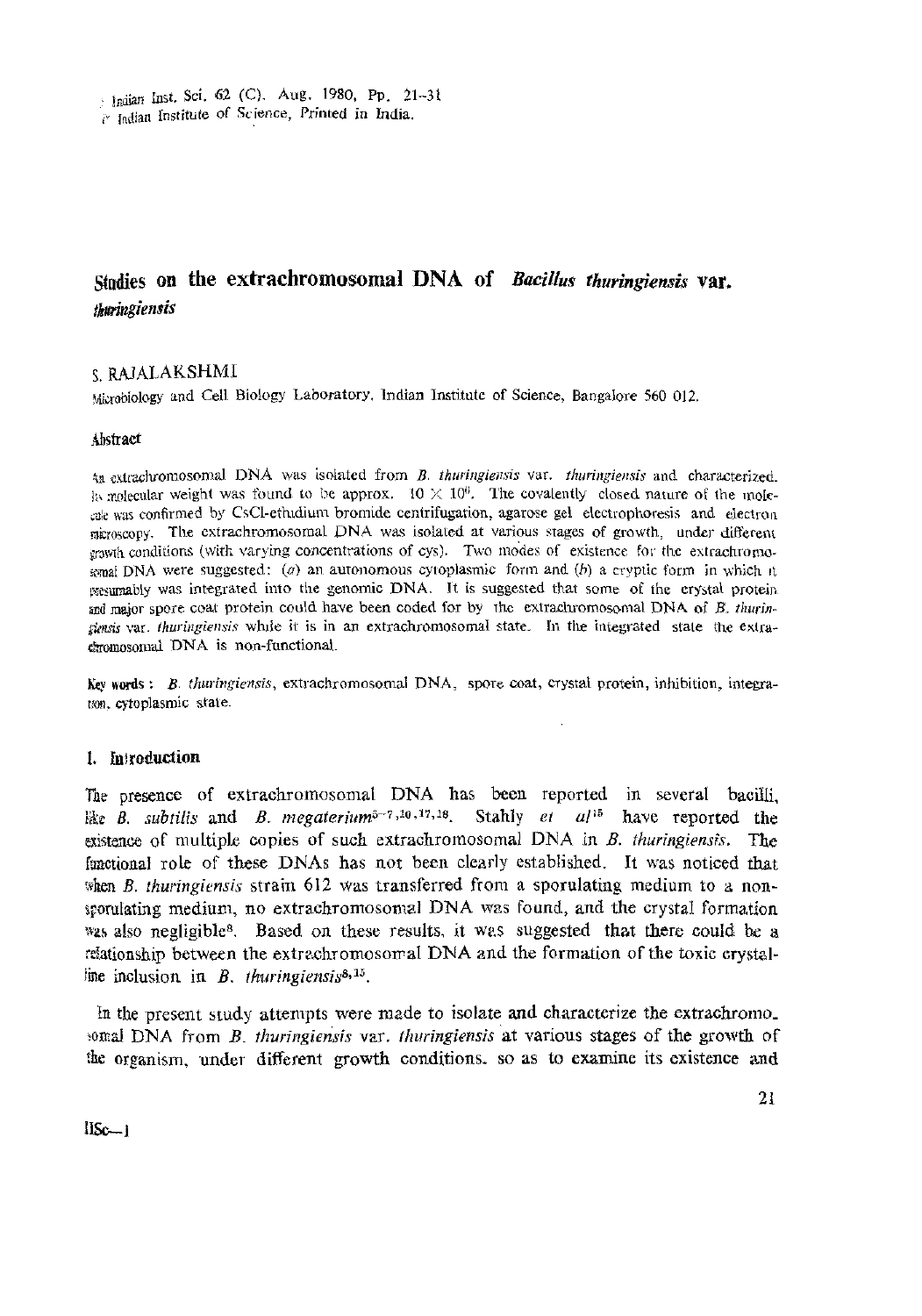## S. RAJALAKSHMI

disappearance observed with respect to the nutritional status of the medium<sup>8</sup>. Cystine was used as a probe to study the relationship between the extrachromosomal **DNA and**  the formation of the crystal toxin in *B. thuringiensis* var. *thuringiensis* and the results are discussed here.

## **2.** Materials *and methods*

# *2.1. Organism and culture conditions*

*Bacillus thuringiensis* var. *fhuringiensis* serotype I was obtained from Prof. H. de **Barb,**  Institut Pasteur, Paris. Inoculum and the minimal medium containing mineral salts and 1% glucose were prepared as mentioned earlier<sup>13</sup>. For further studies the minimal medium was supplemented with low  $(0.05\%)$ , medium  $(0.15\%)$  and high  $(0.25\%)$ concentration of cys.

# 2.2. Isolation and characterization of the extrachromosomal DNA of B. thuringiensis *vur.* **tburingiensis**

The extraohromosomal DNA was isolated from B. *thuringiensis* var. *thuringiensis* by acid-phenol extraction<sup>19</sup> and also by the lysozyme-EDTA technique of Gerry et al. The covalently closed nature of the extrachromosomal DNA was confirmed by **QC%**  ethidium bromide centrifugation<sup>3</sup> as well as by agarose gel electrophoresis<sup>11</sup>. Fluoregraphy of the agarose gels was carried out according to Bonner and Stedman<sup>4</sup>. The molecular weight of ihe extrachromosomal DNA was calculated by subjecting the **saqk**  to electrophoresis on 4% polyacrylamide gel, using I-DNA, colitis bacteriophage, **and**  colitis bacteriophage DNA as markers<sup>14</sup>. The cells were labelled with <sup>[3</sup>H]-thymidiae for 2 hr prior to the isolation of the extrachromosomal DNA. The bacteriophage  $i$ was propagated in E.  $coli$  621 as the host and the  $\lambda$  phage was purified on a linear sucrose density gradient  $(15-60\% \text{ w/v}, \text{ sucrose in } 0.1 \text{ M} \text{ tris-HCl buffer, pH } 7.2)$ . The colitis bacteriophage was propagated and purified as per the standard procedure". DNA from the bacteriophage *I* and the colitis bacteriophage DNA were isolated by the treat ment of the **phages** with SDS (1%) and repeated phenol extraction (thrice) followed **by**  extensive dialysis against 0.1 M NaCl. The  $\lambda$ -DNA was labelled with [<sup>3</sup>H]-thymidine **ie., the** addition of radioactive material was made 10 min after the phage **infedion.**  The radioactive thymidine was used at a concentration of  $0.1$  mCi per  $100$  ml culture.

# 2.3. Isolation of the extrachromosomal DNA under different growth conditions

The extrachromosomal DNA was isolated under varying growth conditions **(i.e.,**  grown with  $0.05\%$ ,  $0.15\%$  and  $0.25\%$  cys in a glucose-salts medium), at different stags of growth, starting from the mid-lag phase, with a regular interval of 30 min. Attention was paid to observe the appearance or the disappearance (if any) of the extrachromosomal DNA depending on the nutritional status of the medium as reported by Ermakova et a. Besides, excess cys was added at, and after the stationary phase to arrest the spore-coat and the crystal formation, or the spore-crystal formation completely (unpublished

 $22$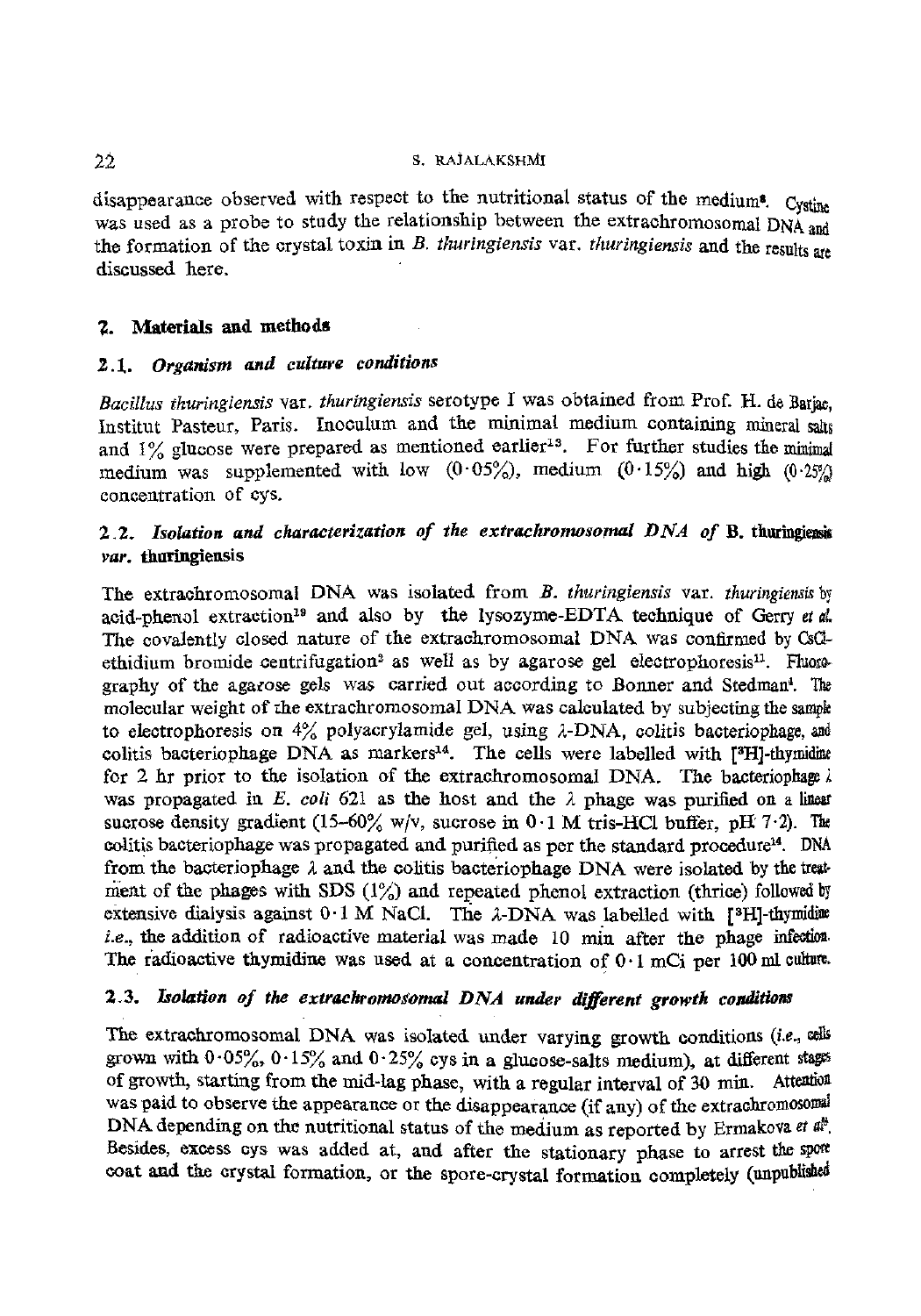data), and the existence of the extrachromosomal DNA was studied. Reversal of morphation-inhibition was carried out by the addition of glutamate or divalent metal the intermediates of Krebs cycle (unpublished data) and the isolation of the extradvomosomal DNA was carried out under such conditions also.

# 1.4. Electron microscopy

Ertrachromosomal DNA was analysed by electron microscopy as described by Bak  $d/dl$ . The extrachromosomal DNA (2  $\mu$ g per ml) in TES buffer (0.05 M NaCl +  $\frac{1}{605}$ M tris  $+ 0.005$  M **EDTA**, pH  $8.0$ ) was mixed with an equal volume of a  $0.04\%$  $\frac{1}{x}$  and twice the volume of 4 M ammonium acetate. This solu-(ion was spread on the surface of distilled water. The monolayer was transferred to 3mm copper grids (300 mesh) covered with formvar. The preparation was fixed in absolute alcohol for 30 seconds, stained with  $3\%$  uranyl acetate (in absolute alcohol) and examined under Philips 301 electron microscope with 60 kV accelerating voltage  $\frac{u}{\text{using a magnification of approx. 7,500}} \times$ . Contour lengths of the circular DNA were reasured with a Hewlett-Packard digitizer (model 9107 A), after magnification  $(10 \times)$ of the negatives on to a white screen<sup>6</sup>.

# 1.5. Chemicals

fHEThymidine was obtained from the Bhabha Atomic Research Centre, Bombay, India. &.rose, SDS, tris-(hydroxymethyl) aminomethane, lysozyme, **CsCI,** ethidium bromide,  $a$ erylamide, methylene bis-acrylamide, cytochrome- $c$  and EDTA were obtained from **Sigma** Chemical CO., St. Louis, MO., USA. L-Cystine was obtained from E. Merck, Darmstadt. Formvar and uranyl a.cetate were obtained from Polaron Equipment Ltd., London, N3, UK. All the other chemicals were of analar or reagent grade.

## 1.6. Instruments

Growth of the culture was monitored by the absorbance at 600 nm in Bausch and **Lomb** Spectronic-20 colorimeter. Density gradient centrifugations were carried out ha Beckman L2-50 ultracentrifuge. Philips 301 transmission electron microscope was used for the electron microscopic studies of the extrachromosomal DNA. Radioactivity **was** measured by Beckman LS-100 liquid scintillation spectrometer.

## **2.7.** *Other* **parameters**

**%re** and crystal formation were monitored by observing a wet smear of **the** cdture phase microscope. Heat-stable spores were estimated by plating the sample on with a gar plates after exposing the spore suspension at  $80^{\circ}$  C for 15 min. Heat **labile** spores were estimated by plating the sample on nutrient agar plaks after an appro-**P%te** dilution, without any heat treatment. Heat lability was confirmed by the lyso-*Eyme* sensitivity of the spores16. Toxicity was checked by feeding the crude cell lysate **2nd** or 3rd instar larvae of B. *mori.* One mg protein was sprayed on mulberry leayes **fed** to 20 worms of *B.* **mori.** After 4-5 **hr** the mortality was scored.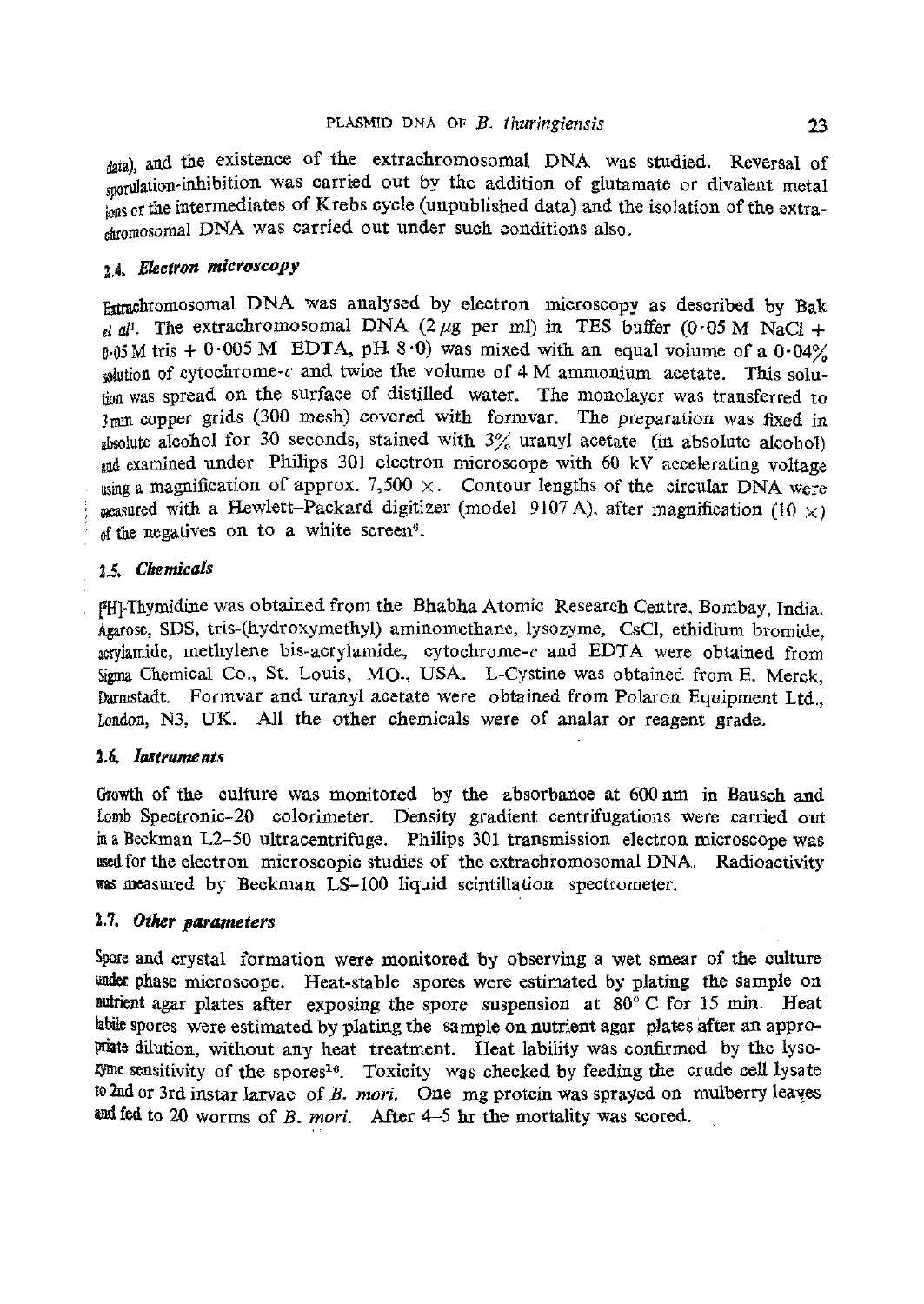

FIG. 1. Molecular weight determination of the extrachromosomal DNA by agarose gel electrophoresis: 1—colitis bacteriophage DNA (mol. wt. =  $10 \times 10^6$ ); 2—colitis bacteriophage (mol. wt. = 20 / 10<sup>6</sup>).  $3-\lambda$ -DNA;  $\Delta$ --extrachromosomal DNA of B. thuringiensis var. thuringiensis.

#### 3. Results

## 3.1. Existence of the extrachromosomal DNA under different growth conditions

When the cells were provided with low concentration of cys  $(0.05\%)$ , spore-crystal formation was observed; under such conditions the extrachromosomal DNA was found in an 'extrachromosomal state', until 2 hr after the stationary phase. When the cells were provided with  $0.15\%$  cys, no spore coat and crystal formation was noticed (only heat labile spores were produced); whereas, when the cells were provided with high concentration of cys  $(0.25\%)$  no spore and crystal formation was observed (unpublished data). Under the conditions of medium and high concentrations of cys, the extrachromosomal DNA could not be isolated from 60 min prior to the cessation of the vegetative growth (Table I); when the sporulation inhibition was reversed by the addition of reversal agents like glutamate, divalent metal ions or intermediates of Krebs cycle (unpublished data), the extrachromosomal DNA reappeared and the organism retained toxicity. The extrachromosomal DNA, present in the isolatable form und the addition of excess cys, disappeared as soon as the excess cys was added after the stationary phase. When the reversal agents were added 10 to 15 min prior to the addition of excess cys, the extrachromosomal DNA was in an isolatable form and there was spore and crystal formation (Table I).

# 3.2. Characteristics of the extrachromosomal DNA

The molecular weight of the extrachromosomal DNA was found to be approx.  $10 \times 10^8$ (Fig. 1). The covalently closed nature of the molecule was confirmed by agarose  $\mathbb{R}^d$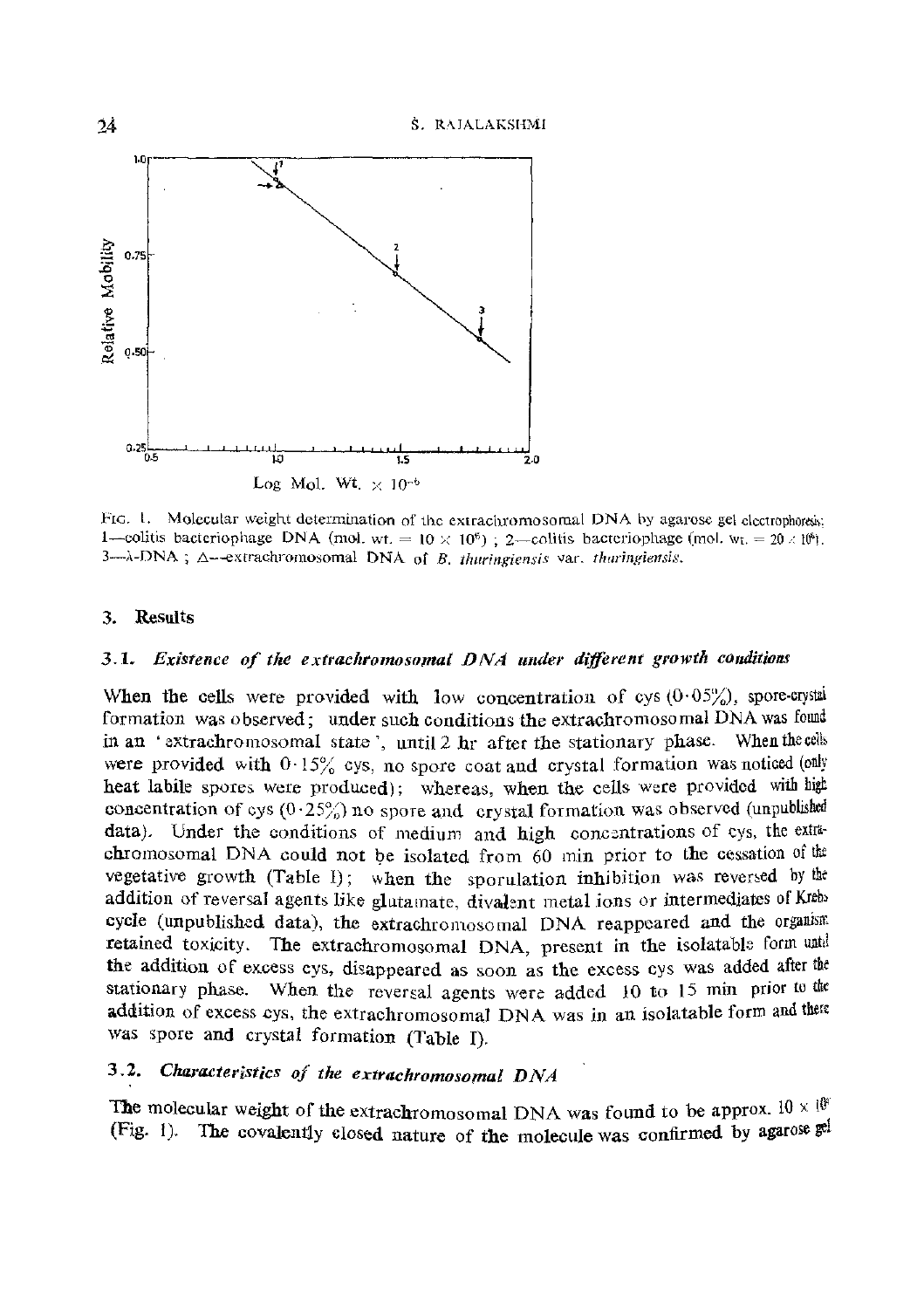| Organism            | Growth<br>medium                          | $Cys\frac{\theta y}{\theta}$ |            | Extrachromosomal DNA |                                |                                    |             |   |         |                              |
|---------------------|-------------------------------------------|------------------------------|------------|----------------------|--------------------------------|------------------------------------|-------------|---|---------|------------------------------|
|                     |                                           |                              | midlog -90 |                      | e<br>T                         |                                    | Į           | ņ | m<br> - | $\frac{12}{1}$               |
| Bacillus            |                                           |                              |            |                      | ⊹                              |                                    |             |   | Į       |                              |
| Interingtensis var. |                                           | $0.05$<br>0.15               |            |                      | Į                              |                                    |             | Į | Į       |                              |
| tharingiensis       | Mineral<br>salts<br>$\div 1\%$<br>zlucose |                              | $+$        |                      | Reversal agents                | ÷                                  |             | 4 |         | និដ្ឋិននីងនិង<br>និងនិងនីងនិ |
|                     |                                           | $0 - 25$                     | 4          |                      | $\begin{array}{c} \end{array}$ | j                                  | J           |   |         |                              |
|                     |                                           |                              | -1-        | Reversal agents      |                                |                                    |             |   |         |                              |
|                     |                                           | 0.05                         | $+$        |                      | 4                              | $3.15$ or                          | Į           |   | j       | 5                            |
|                     |                                           |                              |            |                      |                                | $0.2\frac{9}{6}$ cys<br>Reversal ( |             |   |         |                              |
|                     |                                           |                              | чþ         | ÷.                   | $\ddot{+}$                     |                                    | $0.15$ or   |   | ĵ       |                              |
|                     |                                           |                              |            |                      |                                | agents                             | $0.2\%$ ess |   |         |                              |
|                     |                                           |                              |            |                      |                                |                                    |             |   |         |                              |
|                     |                                           |                              |            |                      |                                |                                    |             |   |         |                              |

Existence of the extrachromosomal DNA under different growth conditions

l'able I

tent labile spore;  $-SC =$  no spore and crystal;  $-90 = 90$  min prior to stationary phase (SP);  $-60 = 60$  min prior to SP;  $0 = At$ <br>SP<sub>1</sub>,  $+1$ ,  $+2$ , etc. = 1, 2, 3 ... hr after SP.

l,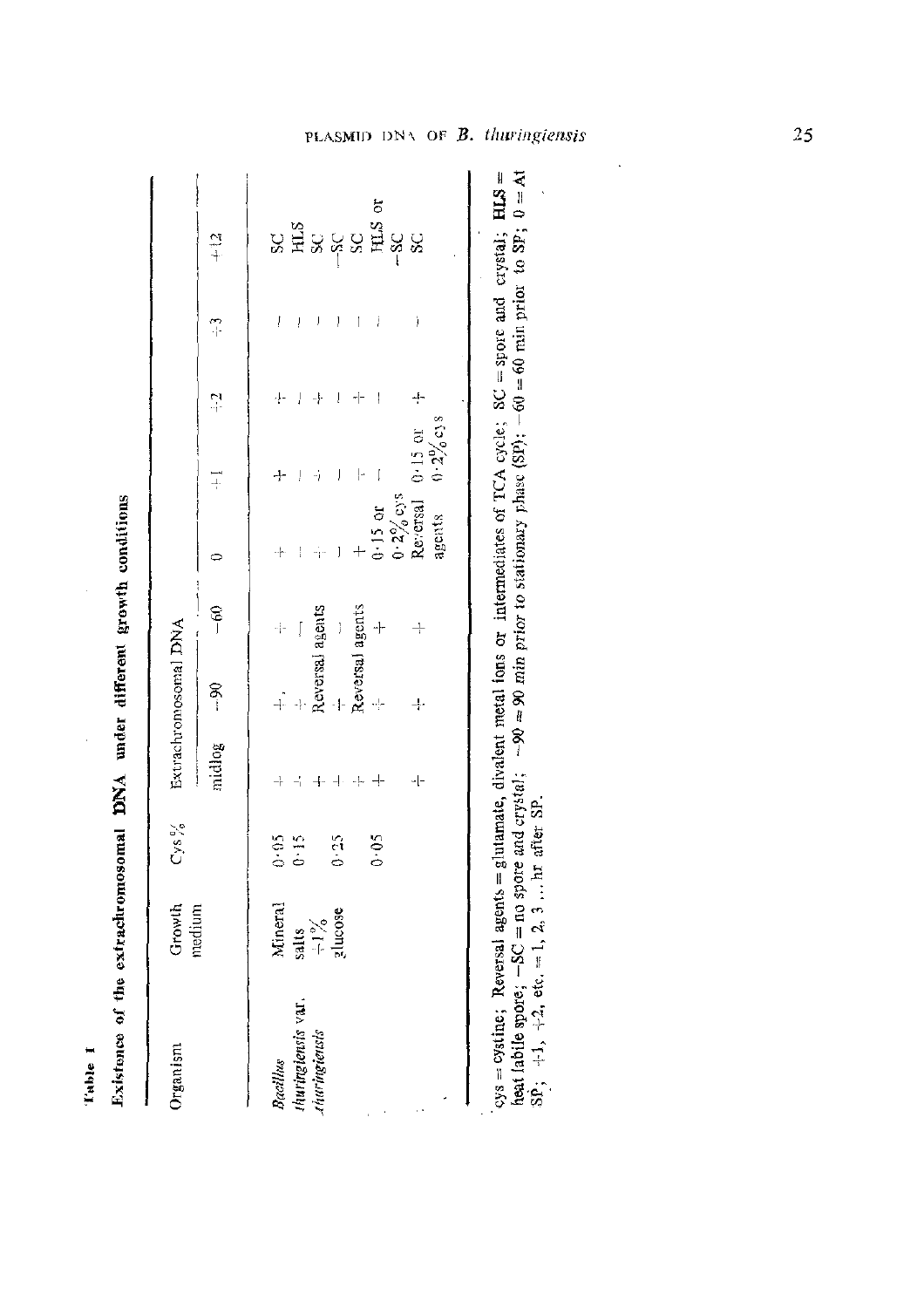#### 26 **S. RAJALAKSHMI**

electrophoresis followed by fluorography (Fig. 3), and by CsCI-ethidium bromide centri. fugation (Fig. 2a). Since the genomic DNA could not penetrate the gel, it remained at the top of the gel  $(0.7\%$  agarose); once the covalently closed molecules linearies they are susceptible to endonuclease digestion, which would result in no sharp band formation on agarose gel. Such digested molecules and the broken pieces of DNA. during the isolation procedure moved along the dye band. Hence the sharp band obtained on agarose gel electrophoresis was due to covalently closed molecules of *B. thuringiensis* var. *thuringiensis* (Fig. 3). As the intercalating dye ethidium bromide would relax the supercoiled nature of the extrachromosomal DNA, the density of the molecules would decrease on CsCl density gradient. Hence shift in the band densite was observed when the centrifugation was carried out with ethidium bromide, as compared to the band obtained without ethidium bromide (Fig.  $2a, b$ ). For agarose only electrophoresis and CsCI-ethidium bromide centrifugation, *A*-DNA labelled with [PH]. thymidine was used as marker (Figs.  $2 b$  and  $3$ ). Colitis bacteriophage and colitic bacteriophage **DNA** were used without radioactive labelling.

## **3.3.** *Electron* **microscopy**

Electron microscopy also proved the covalently closed nature of the molecule (Fig. 4) The length of the extrachromosomal DNA was found to be  $4.4 \mu m$ . The calculated molecular weight based on the length was found to be  $8 \times 10^6$  (Table II) Some of the

## Table II

Molecular weight determination of the extrachromosomal **DNA** based on the electron microscopic observation

```
Length of \lambda-DNA = 16.5 \mu m= 16.5 \times 10^{4}Å
Distance between bases = 3.5 \text{ Å}No. of base pairs = (16.5 \times 10^{4})/3.5= 4.7 \times 10^4Mol. wt. of A 135 
                 T = 126<br>G 151G 151 
                        C I11 
Take it for granted that AT : GC = 1 : 1Mol. wt. of \lambda-DNA by electron microscopy = 26 \times 10^6Actual mol. wt. of \lambda-DNA = 30 \times 10^6Fake it for granted that AT : GC = 1 : 1<br>
Mol. wt. of \lambda-DNA by electron microscopy = 26 \times 10^6<br>
Actual mol. wt. of \lambda-DNA = 30 \times 10^6<br>
Length of extrachromosomal DNA of B, thuringiensis var, thuringiensis = No. of base pairs = (4.4 \times 10^{1})/3.5 = 1.6 \times 10^{1}Mol. wt. obtained by electron microscopy = 8.36 \times 10^6Mol. wt. obtained by agarose gel electrophoresis = 10 \times 10^6.
```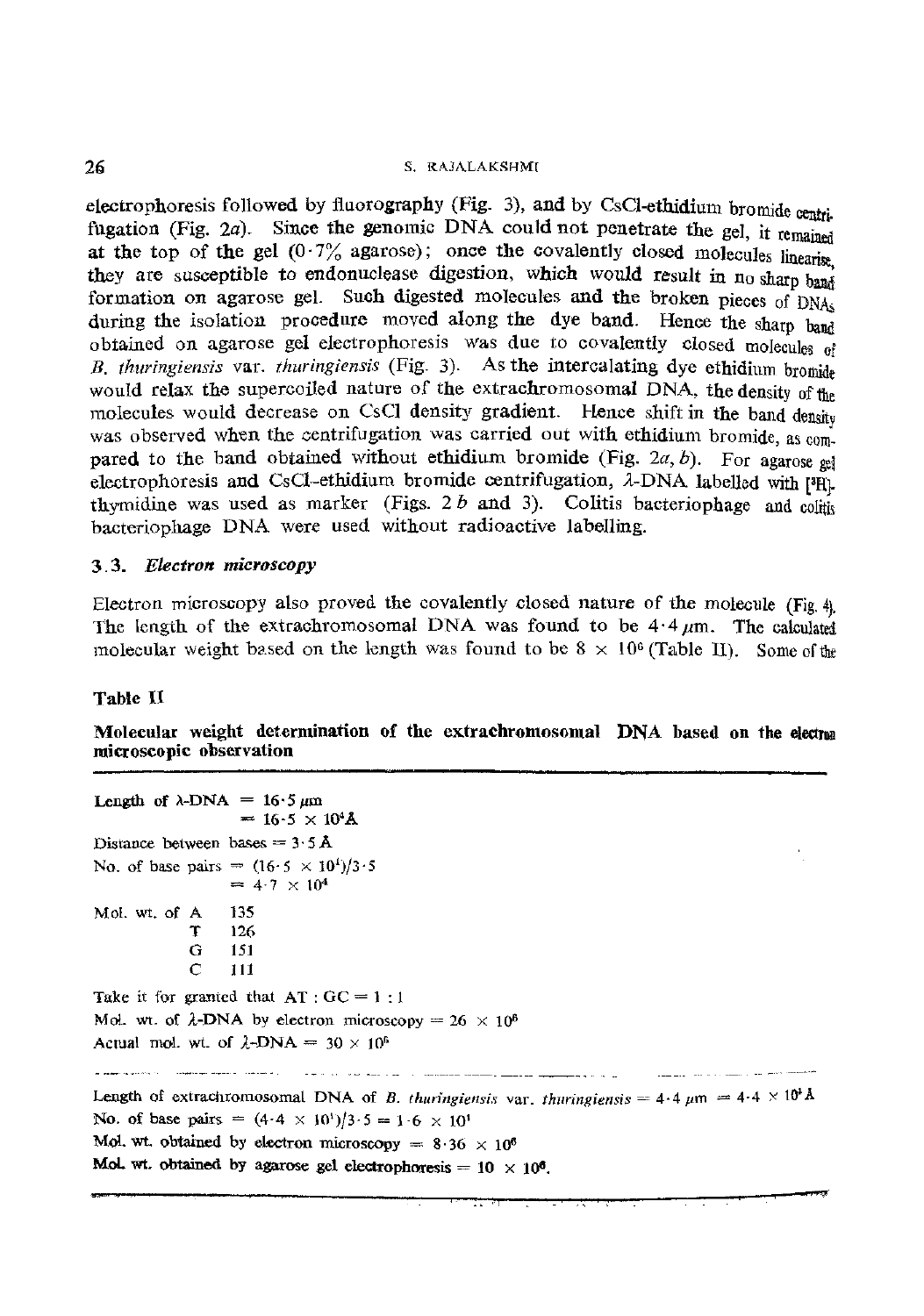

FIG. 2. CsCl-ethidium bromide centrifugation of (2a) extrachromosomal DNA of *B. thuringiensis* and  $(2b)$   $\lambda$ -DNA. The extrachromosomal DNA and the  $\lambda$ -DNA were purified on a 5-20% sucrose linear gradient containing 0.1 M NaCl, 0.005 M EDTA and 0.05 M phosphate buffer pH 7.5. To Study the ethidium bromide binding, 1.654 g per **ml** CsC1, 15 **pg** of ethidium bromide per ml of the buffer and 2 **pg per** ml of DNA were **used.** The centrifugation **was carried** out at 19 C in a Beckman **SW** 50 rotor for 24 **hr** (44,000 rpm). The tubes were punctured, **0.1 ml** fractions were collected and the radioactivity was measured.  $0-0$  without ethidium bromide;  $\bullet - \bullet$  with ethidium bromide, Fractions 1 to 40 correspond to the fractions from bottom to top.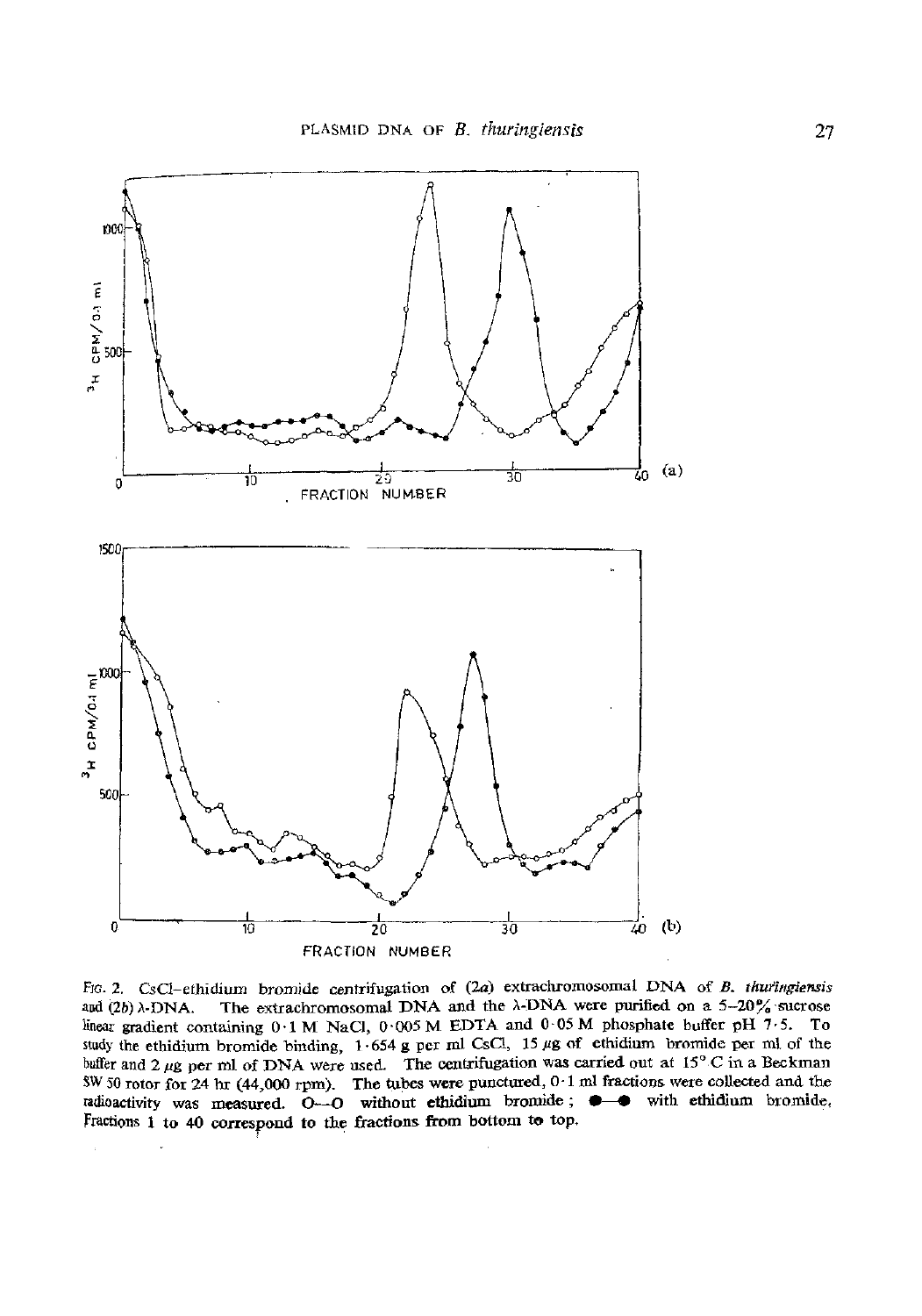## S. RAJALAKSHMI

covalently closed molecules had a length of  $8.8 \mu m$  (Fig. 5); and some such dimers had ' 8-shaped ' structure (Figs. 6, 7 and 8). These '8-shaped ' molecules could be either replicating molecules of the extrachromosal DNA. They could also have formed due to recombination between the molecules of the extrachromosomal  $\overline{DNA}$ <sup>3.13</sup>. Thus the existence of the '8-shaped' molecules proves the possibility of the presence of more than one copy of the extrachromosomal DNA per cell of *B. thuringiensis* var. *thuringiensis* 

## **4. Discussion**

A number of bacilli have been reported to contain the extrachromosomal DNA $^{3.7,8,10,17,18}$ Stahly *et al*<sup>15</sup> have confirmed the presence of multiple copies of extrachromosomal DNA in  $B_{\perp}/h$ uringiensis. Ermakova *et ul<sup>8</sup>* have isolated three plasmids of molecular weight of  $5.9 \times 10^8$ ,  $10 \times 10^8$  and  $10.9 \times 10^8$  from *B. thuringiensis* var. *galleriae* strain 612 *The* functional role of these plasmid **DNAs** has not been clearly established. It vra, noticed that when B. *thuringiensis* strain 612 was grown in a liquid or solid medium there was spore and crystal formation ; the existence of the plasmid DNA in those cell, was also established<sup>8</sup>: when those cells were transferred to Spizizen salts medium (SM medium) or basal salts medium (BM medium) supplemented with  $0.2\%$  w/v sodium eitrare, no extrachromosomal DNA was found and the crystal formation was also negligible<sup>8</sup>. In the present study, disappearance of the extrachromosomal DNA was observed depending on cys concentration. The presence of the extrachromosomal DNA was related to the spore coat and the crystal formation (Table I). The spore coat formation and the crystal protein synthesis were observed only when the extrachromosomal DNA was present in an 'extrachromosomal state' (Table I). When the sporulation inhibition was reversed by various means (unpublished data), the extrachromosomal DNA was found to reappear. These results suggest that there could be a correlation between the presence of the extrachromosomal DNA and the formation of the spore coat and the crystal protein. It could be possible that under certain physiological conditions, like high concentration of cys or transferring of the culture to a non-sporulating medium as performed by Ermakova *et al<sup>5</sup>*, the extrachromosomal *DNA* gets integrated into the genomic DNA, so that it is not isolatable (Table I). Further, it is conceivable that tb: senes of the extrachromosomal DNA could be expressed only when it is in the **extra**chromosomal state, and not in an integrated state. Thesc results show that there is s clear relationship between the presence of the extrachromosomal DNA and the produo tion of the crystal and the spore coat in B. *thuringiensis* var. *thuringiensis* (Table I). Probably, the crystal and some of the major spore coat protein are synthesized from similar species of mRNA coded for by the extrachromosomal DNA of *B. thuringiemis*  var. *thuringiensis*.

The calculated molecular weight of the extrachromosomal DNA based on the studies on electron microscopy was found to be less than that obtained by agarose gel eledrophoresis. Such an altered molecular weight was obtained for  $\lambda$ -DNA also (Table II). Multiple copies of extrachromosomal DNA have been isolated from B. thuringiensis by Stahly *et al<sup>15</sup>*. The results obtained suggest that only one copy of extrachromosomal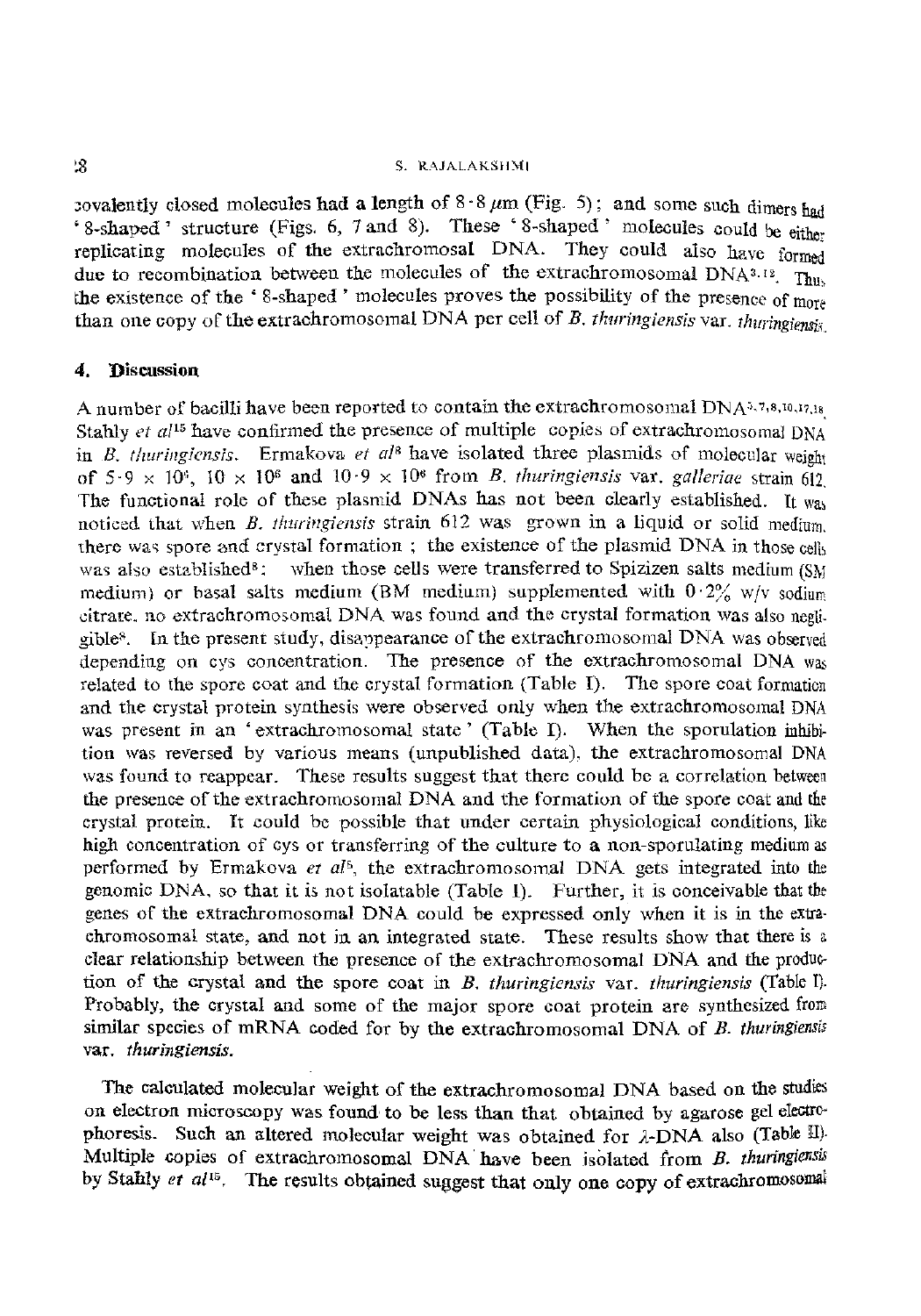

ic. 3. Fluorographic pattern of the extrachromosomal DNA. Btt-B. thuringiensis var. thuringiensis;  $-\lambda$  DNA. The top spot corresponds to the contamination from the host DNAs. The bottom spot s the broken pieces of the DNA which move along with the dye band, i.e., bromophenol blue. The niddle spot corresponds to the extrachromosomal DNA of B. thuringiensis var. thuringiensis and the -DNA.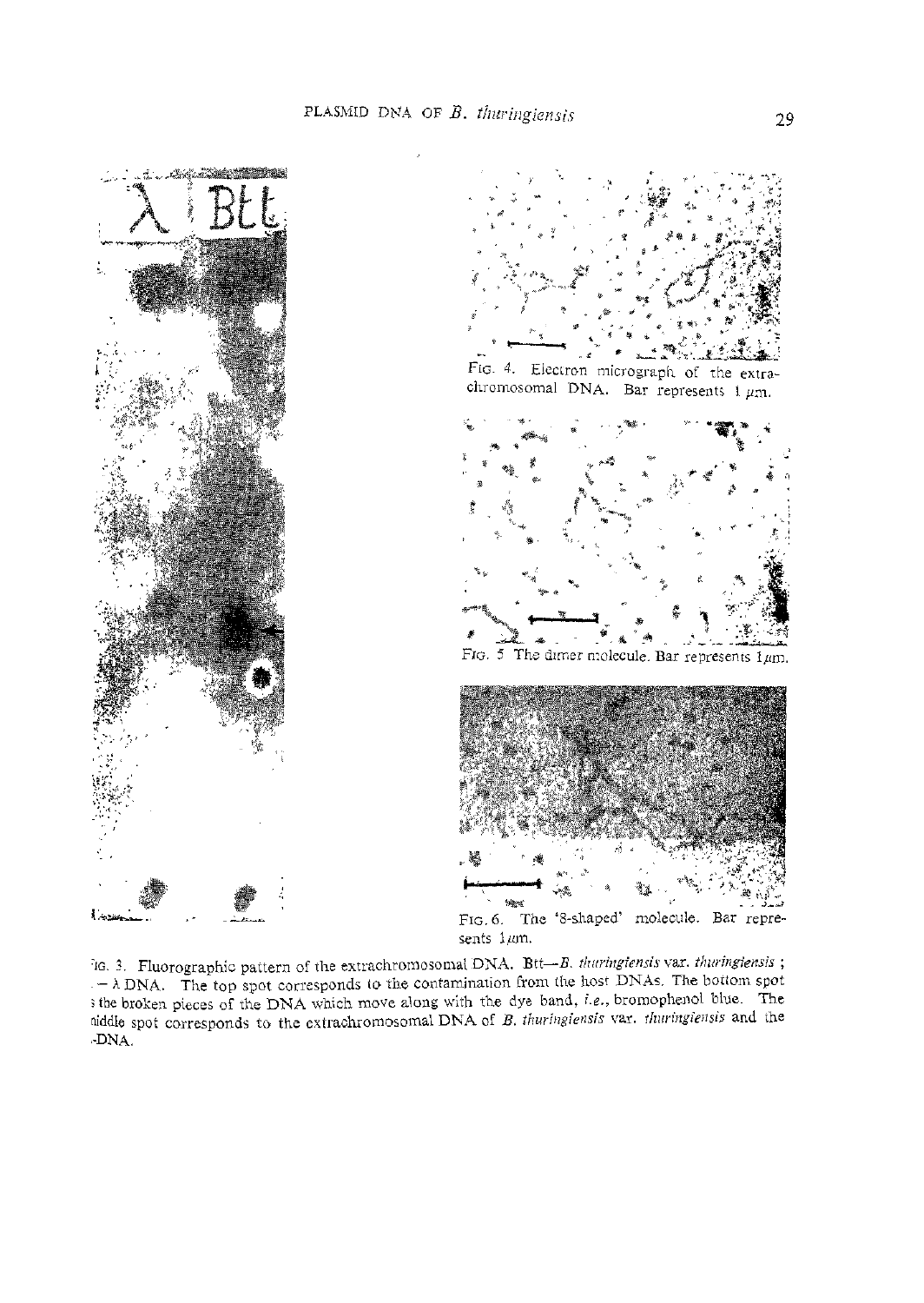

One of the circles of '8-shaped' structure is broken.  $TCS = 7$ and 8. The '8-shaped' molecule. robably during isolation. Bar represents  $1 \mu m$ .

NA was isolated in B. thuringiensis var. thuringiensis. This could be due to the fact hat the culture was maintained routinely on nutrient agar and extensively subcultured. Juring such process the other copies of the extrachromosomal DNAs, which would have een present earlier, could have lost, leaving the molecules of molecular weight  $10 \times 10^8$ . The presence of the dimer molecules and the '8-shaped' molecules suggest the presence of more than one copy of the extrachromosomal DNA per bacillus, since the presence of the '8-shaped' molecules has been recognised as intermediate molecules during enetic recombination<sup>3,12</sup>.

### Acknowledgement

"he author thanks Drs. Y. I. Shethna, M. S. Shaila, J. D. Padavatty, G. N. Subbanna, '. S. Panchapagesan and Mr. Mohan L. Gope for their excellent cooperation in this tudy.

## *deferences*

| $\mathbf{1}$ . | BAK, A. L.,<br>CHRISTIANSEN, G.,<br>CHRISTIANSEN, C.,<br>STENDERUP, A., ØRSKOV, I.<br>AND ØRSKOV, F. | Circular DNA molecules controlling synthesis and transfer of the<br>surface antigen (K88) in Escherichia coli, J. Gen. Microbiol., 1972,<br>$73.373 - 385.$                                 |
|----------------|------------------------------------------------------------------------------------------------------|---------------------------------------------------------------------------------------------------------------------------------------------------------------------------------------------|
|                | 2. BAUER, W. AND<br>VINOGRAD. J.                                                                     | The interaction of closed circular DNA with intercalative dyes.<br>1. The super helix density of SV 40 DNA in the presence and<br>absence of dye. <i>J. Mol. Biol.</i> , 1968, 33, 141-171. |
|                | 3. BENBOW, R. M.,<br>ZUCCARELLI, A. J. AND<br>SINSHEIMER, R. L.                                      | Recombinant molecules of bacteriophage $\phi \times 174$ . Proc. Natl.<br>Acad, Sci., 1975, 72, 235-239.                                                                                    |
|                | 4. BONNER, W. M. AND<br>STEDMAN, J. D.                                                               | Efficient fluorography of <sup>3</sup> H and <sup>1,4</sup> C on thin layers, Anal. Biochem.,<br>1978, 89, 247-256.                                                                         |
|                | 5. CARLTON, B. C.                                                                                    | 1976,<br>In Microbiology. Amer. Soc. Microbiol, Washington,<br>pp. 394-405                                                                                                                  |